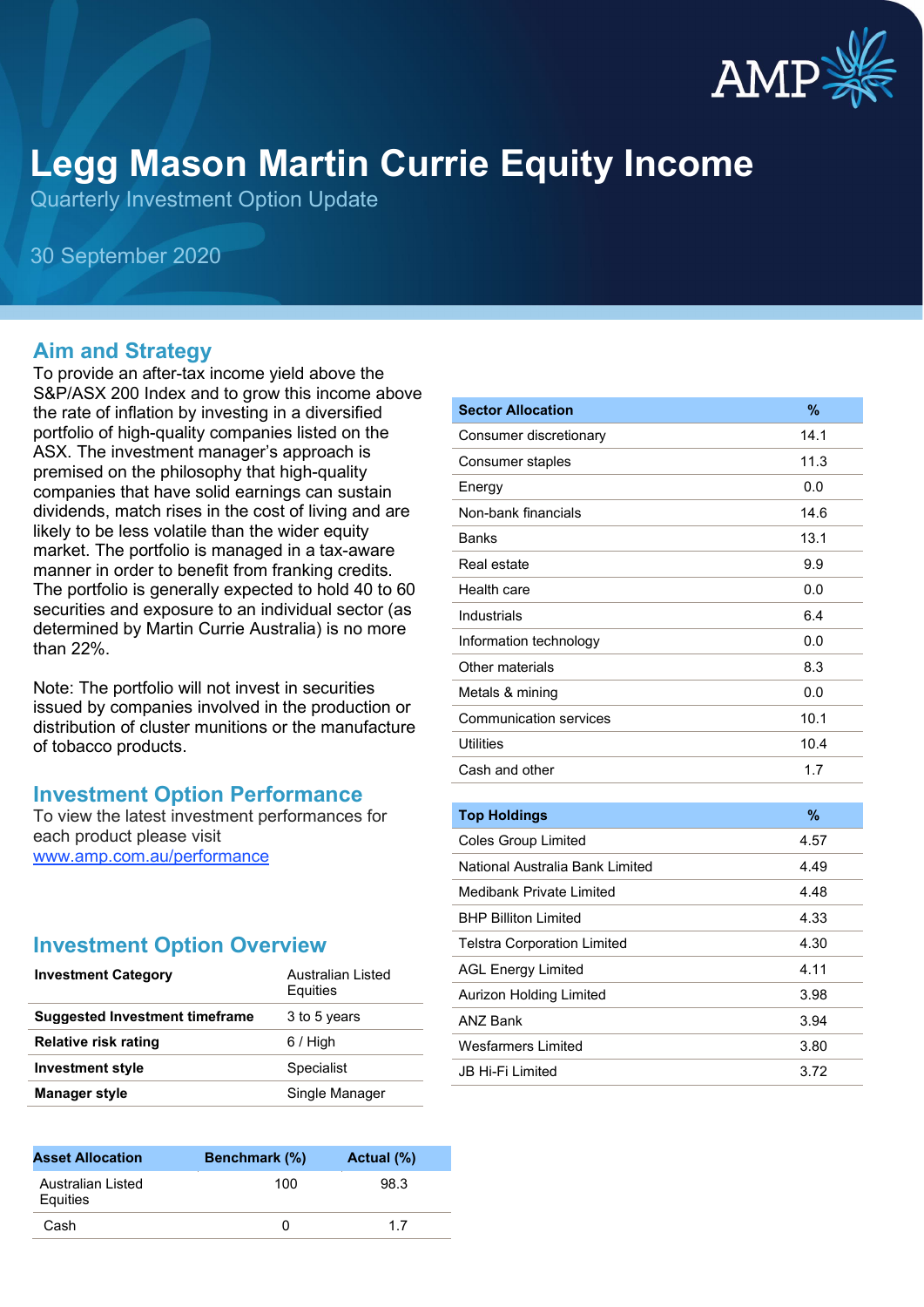## **Portfolio Summary**

- The portfolio posted a 12-month franked income return of 5.7%, a 41% premium over the index franked income return of 4.0%.
- During the September quarter, allocations to consumer discretionary and real estate were the largest positive contributors, while non-bank financials and banks were the biggest detractors.
- At the stock level, Harvey Norman Holdings, Nine Entertainment and JB Hi-Fi were the largest positive contributors, while IOOF Holdings, AGL Energy and Medibank Private were the biggest detractors

#### **Investment Option Commentary**

It was a strong quarter for discretionary retail names, with furniture and appliances retailer Harvey Norman Holdings a major contributor to the portfolio's performance, with the company announcing strong like-for-like sales and profit growth over the period. Harvey Norman has benefitted from strong consumer sales as families spend more time at home, cooking and entertaining.

Media entertainment group Nine Entertainment Group was also strong, announcing a deal in September with Adobe to develop a model based around data that will potentially compete with Facebook and Google in Australia, which highlights how the company is continuing to pivot its business. NEC has also seen strong growth in free to air and digital assets such as the Stan streaming service, which benefitted from COVID-19 lockdowns driving up subscriptions.

It was a similar story for retailer of home consumer products JB Hi-Fi, which was another large contributor to the portfolio's performance, as it has also seen strong sales growth driven by customers spending more time working, learning, and enjoying entertainment at home. JB Hi-Fi has been particularly successful in adapting to change, highlighting how nimble its model is, with online fulfillment coping well with a volume surge for both delivery and 'Click & Collect'.

Health insurance company Medibank Private was a drag over the quarter despite relatively resilient earnings, strong cash-flow and improving operational metrics. Like all insurance companies Medibank has suffered from lower interest rates on investment earnings and at the full year result took the conservative position to provision for all COVID-19-delayed claims to either return or be refunded via lower premiums. The broader private health insurance industry has been seeing declining profits, which may have weighed, however we expect Medibank to emerge a winner from structural change. In the meantime, reported cash-flow has been strong and should support ongoing healthy dividends.

#### **Market Commentary**

The September quarter was driven by company results, with the Australian market enduring another results season that was overshadowed by social issues, this time being the ongoing social distancing required to curb the spread of COVID-19.Leading into this result season, it was clear that the impact of COVID-19 on consensus sentiment was wide-ranging, with S&P/ASX 200 stocks suffering the largest 'lead-in revision' downgrades across sales, earnings and dividends since the GFC. Against downgraded expectations, actual results generally surprised on the upside, with more beats than misses at both the sales and EPS levels. However, there was wide dispersion within the Earnings per share (EPS) surprise, with some large beats and big misses, and not many companies coming in in-line, which reflected the uncertainty of the economic outlook and the lack of guidance companies were able to provide in this environment.

#### **Outlook**

Combined fiscal and monetary/quantitative easing stimulus for the Australian economy will be significant in preventing permanent damage. The direct payment nature of the Australian government's Fiscal stimulus is helping to address unemployment risk. Full COVID-19 impacts will have been felt in Australia during 2020, and we expect a recovery in company earnings and dividends into 2021 and 2022.

Australian Equity market valuation spreads remain at extreme levels, The market bottom may have already passed at a broad market aggregate level, although we expect significant volatility to continue. The near-term outlook for dividends from Australian and Global equities is challenging. We expect the Value style to continue to improve as the market shifts its focus from the impending recession to the recovery. Companies in affected industries have enacted restructuring, strategic reviews on capex and in many cases raised new equity.